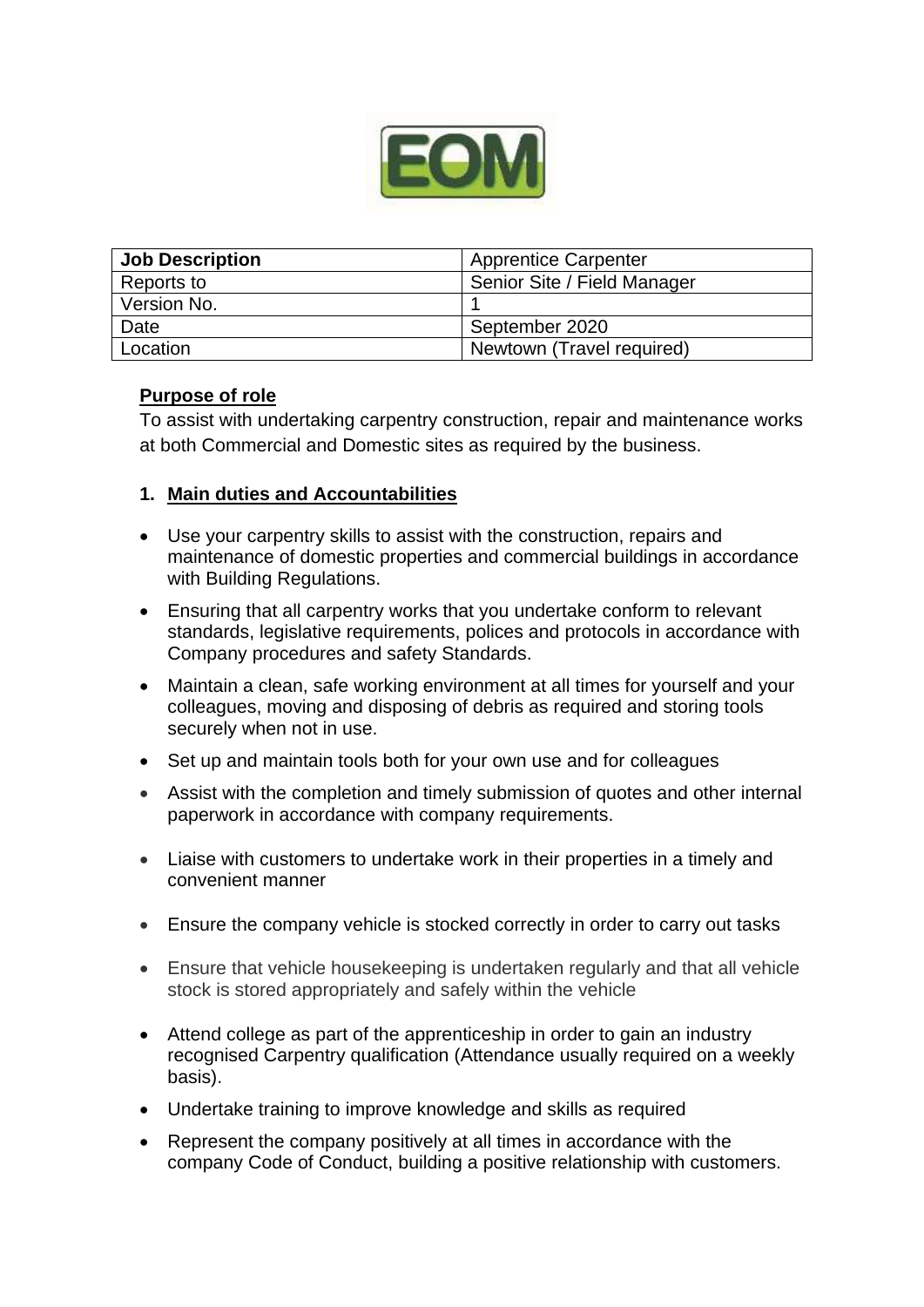Carry out such other duties and responsibilities as may reasonably be directed by Management

## **2. Customer Services**

- To provide excellent customer service to internal and external customers
- Ensure regular contact with the customer throughout works
- Liaise with both internal and external contacts in a friendly and helpful manner in order to uphold and strengthen the values of EOM and the wider Mid-Wales Housing Group

### **3. Communication, Collaboration & Team working**

- Promote close communication with colleagues
- Assist colleagues to support the delivery of excellent services.
- Work collaboratively with colleagues across the Mid Wales Housing Group to ensure a joined-up approach to service delivery.
- Establish and maintain good relationships with colleagues, suppliers and customers

### **4. Planning & Organising**

Manage own time to ensure that personal objectives are achieved.

# **5. Administration**

- Be responsible for all own personal administration, ensuring data is held and processed in line with GDPR regulations
- Maintain both manual and computerised record and filing systems in line with internal processes and audit requirements
- Use the appropriate technology as instructed by management

# **6. Health & Safety**

- Take responsibility for own Health & Safety.
- Ensure that all work is undertaken in accordance with the current health and safety legislation and undertaken in a diligent manner

# **7. Generic**

- Take responsibility for own personal development.
- Foster a climate of continuous improvement, participating in service improvement projects as and when required.
- Actively promote the Mid Wales Housing Group's Welsh Language scheme, and be aware of and act in accordance with the requirements of Equality & diversity legislation.